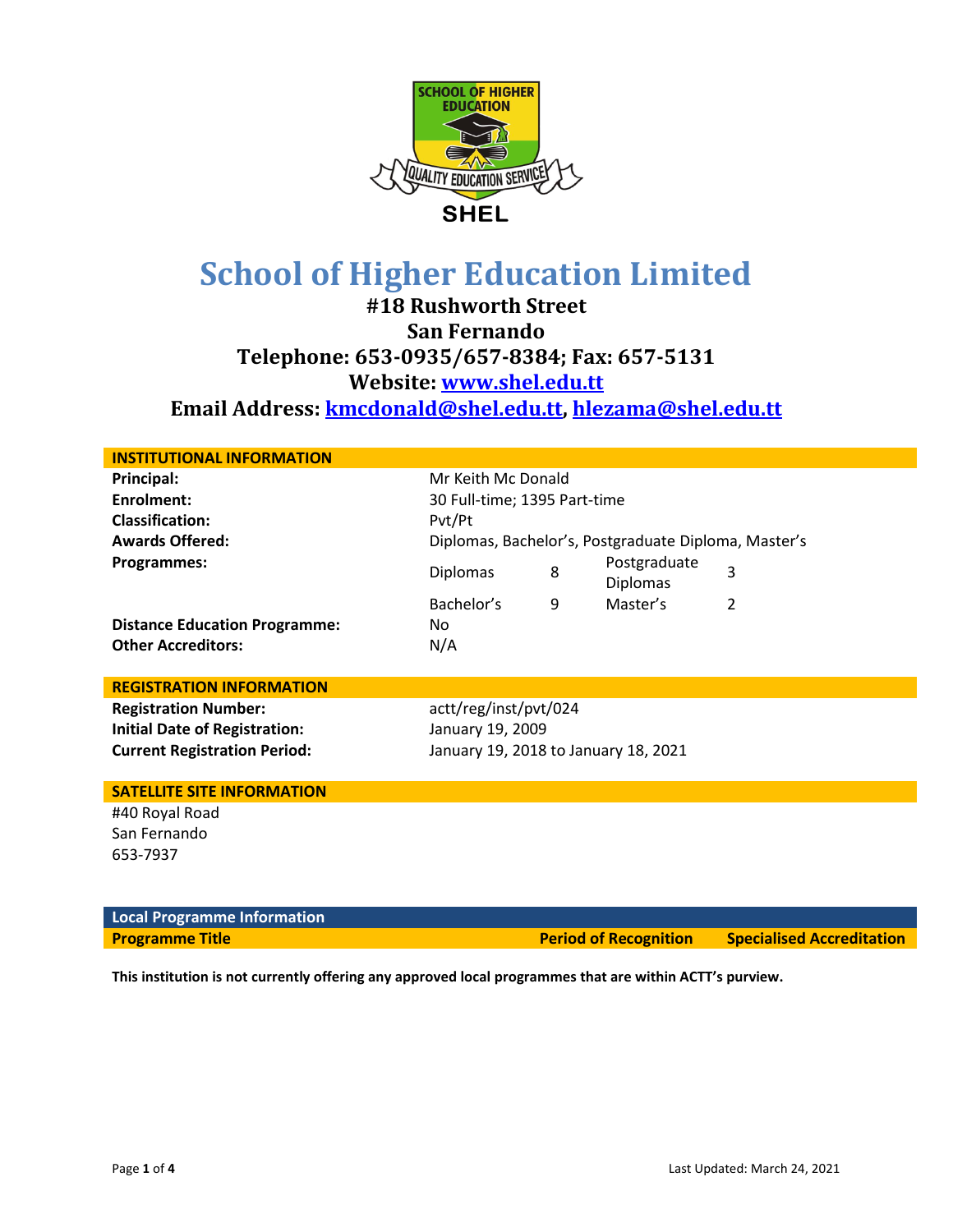| <b>Transnational Programme Information</b>                                               |                              |                                  |  |  |
|------------------------------------------------------------------------------------------|------------------------------|----------------------------------|--|--|
| <b>Association of Business Executives (ABE) -</b>                                        |                              |                                  |  |  |
| Quality Assured by the Office of Qualifications and Examinations Regulation (Ofqual), UK |                              |                                  |  |  |
| <b>Programme Title</b>                                                                   | <b>Period of Recognition</b> | <b>Specialised Accreditation</b> |  |  |
| ABE Level 3 Award in Digital Marketing Essentials for small<br><b>Business</b>           | October 2018-<br>April 2021  |                                  |  |  |
| ABE Level 3 Certificate in Business Start-Up                                             | October 2018-<br>April 2021  |                                  |  |  |
| ABE Level 3 in Business Essentials                                                       | October 2018-<br>April 2021  |                                  |  |  |
| ABE Level 4 Diploma in Business Management                                               | October 2018-<br>April 2021  |                                  |  |  |
| ABE Level 4 Diploma in Business Management and Human<br><b>Resource Management</b>       | October 2018-<br>April 2021  |                                  |  |  |
| ABE Level 4 Diploma in Business Management and Marketing                                 | October 2018 -<br>April 2021 |                                  |  |  |
| ABE Level 5 Diploma in Business Management                                               | October 2018-<br>April 2021  |                                  |  |  |
| ABE Level 5 Diploma in Business Management and Human<br><b>Resource Management</b>       | October 2018-<br>April 2021  |                                  |  |  |
| ABE Level 5 Diploma in Business Management and Marketing                                 | October 2018-<br>April 2021  |                                  |  |  |
| ABE Level 6 Diploma in Business Management                                               | October 2018-<br>April 2021  |                                  |  |  |
| ABE Level 6 Diploma in Business Management and Human<br><b>Resource Management</b>       | October 2018-<br>April 2021  |                                  |  |  |
| ABE Level 6 Diploma in Business Management and Marketing                                 | October 2018-<br>April 2021  |                                  |  |  |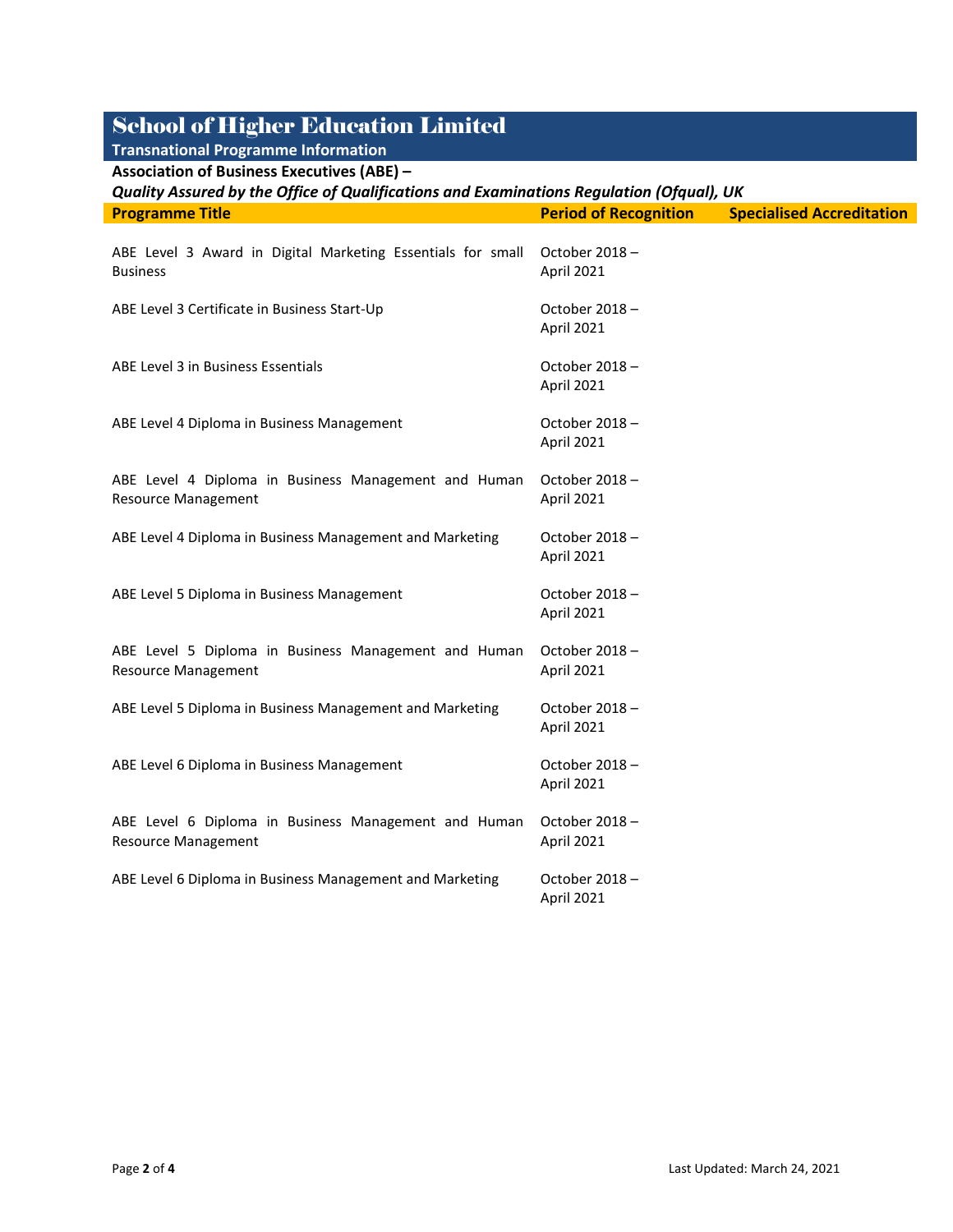### **Transnational Programme Information Australian Institute of Business (AIB) –**

### *Accredited by the Tertiary Education Quality and Standards Agency (TEQSA), Australia*

| <b>Programme Title</b>                                                                                                                                                                          | <b>Period of Recognition</b>        | <b>Specialised Accreditation</b> |
|-------------------------------------------------------------------------------------------------------------------------------------------------------------------------------------------------|-------------------------------------|----------------------------------|
| <b>Bachelor of Business Administration</b><br>- Human Resource Management<br>- Logistics and Supply Chain Management                                                                            | March 2017 -<br><b>March 2022</b>   |                                  |
| - Entrepreneurial Management<br>- Marketing Management<br>- Tourism and Hospitality Management                                                                                                  |                                     |                                  |
| Master of Business Administration<br>- Generic<br>- Human Resource Management<br>- Logistics and Supply Chain Management<br>- Entrepreneurial Management<br>- Finance<br>- Marketing Management | March $2017 -$<br><b>March 2022</b> |                                  |

- Tourism and Hospitality Management

#### **Heriot-Watt University –**

| Quality Assured by the Quality Assurance Agency for Higher Education (QAA), UK |                              |                                   |  |
|--------------------------------------------------------------------------------|------------------------------|-----------------------------------|--|
| <b>Programme Title</b>                                                         | <b>Period of Recognition</b> | <b>Specialised Accreditation</b>  |  |
|                                                                                |                              |                                   |  |
|                                                                                |                              |                                   |  |
| Bachelor of Arts in Accountancy                                                | May $2015 -$                 |                                   |  |
|                                                                                | May 2020                     |                                   |  |
| Bachelor of Arts in Accountancy and Finance                                    | May 2015-                    |                                   |  |
|                                                                                | May 2020                     |                                   |  |
|                                                                                |                              |                                   |  |
| Bachelor of Arts in Business and Finance                                       | May 2015-                    |                                   |  |
|                                                                                | May 2020                     |                                   |  |
|                                                                                |                              |                                   |  |
| Bachelor of Arts in Management                                                 | May 2015-                    |                                   |  |
|                                                                                | May 2020                     |                                   |  |
| Bachelor of Arts in Management and Psychology                                  | May 2015-                    |                                   |  |
|                                                                                | May 2020                     |                                   |  |
|                                                                                |                              |                                   |  |
| <b>Bachelor of Business Administration</b>                                     | May 2015-                    |                                   |  |
|                                                                                | May 2020                     |                                   |  |
|                                                                                |                              |                                   |  |
| Bachelor of Science in Constructions Project Management                        | May 2015-                    | Royal Institution of              |  |
|                                                                                | May 2020                     | <b>Chartered Surveyors (RICS)</b> |  |